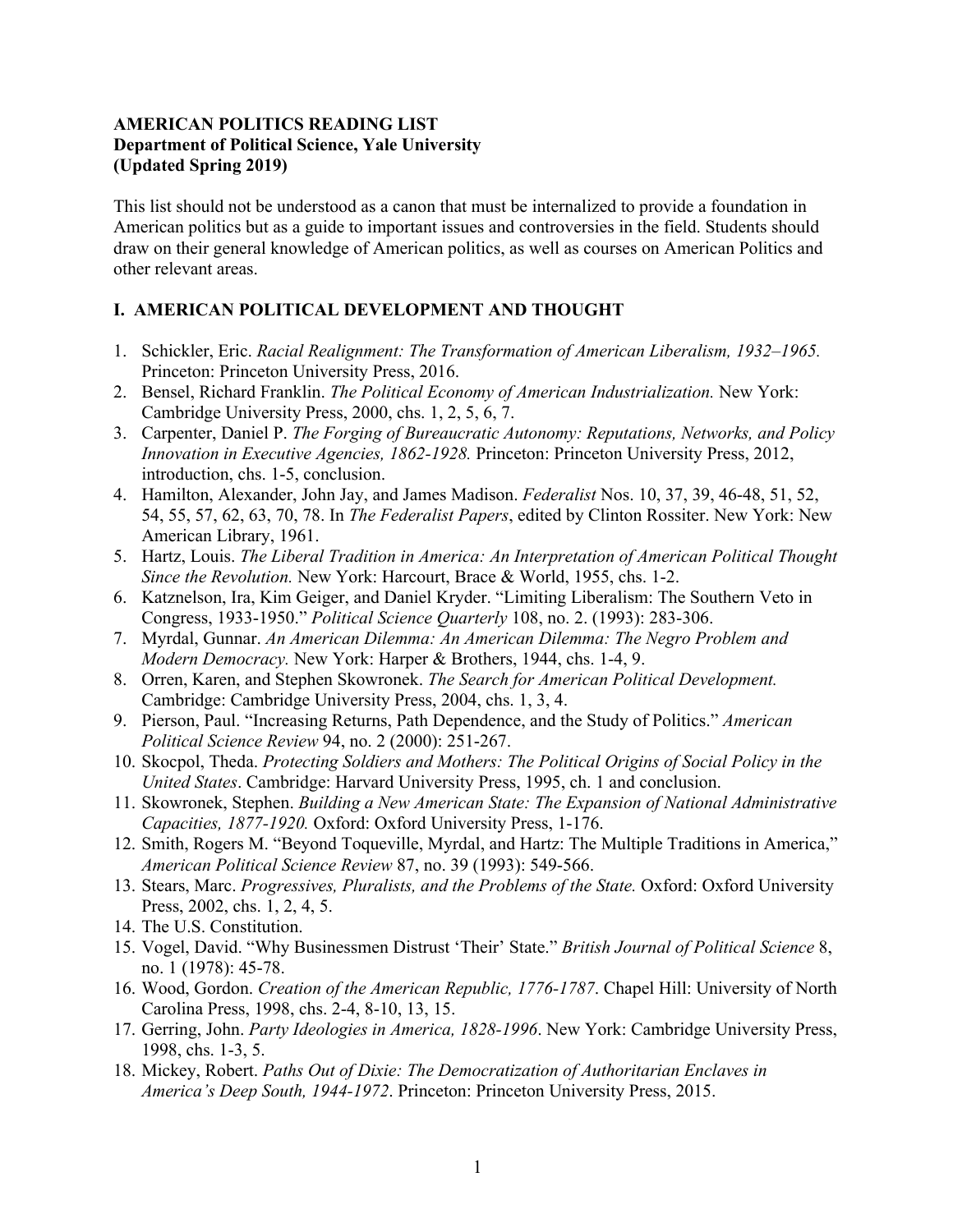# **II. AMERICAN POLITICAL INSTITUTIONS**

#### **A. Legislatures/Congress**

- 1. Cox, Gary, and Mathew McCubbins. *Legislative Leviathan*. Berkeley: University of California Press, 1993, chs. 4, 5.
- 2. Lee, Frances E. *Beyond Ideology: Politics, Principles, and Partisanship in the U. S. Senate*. Chicago: University of Chicago Press, 2009, chs. 1, 3, 4.
- 3. Shepsle, Kenneth A., and Barry Weingast. "Positive Theories of Congressional Institutions." *Legislative Studies Quarterly* 19 (1994): 149-179.
- 4. Krehbiel, Keith. "Where's the Party?" *British Journal of Political Science* 23, no. 2 (1993): 235- 266.
- 5. Grose, Christian R., Neil Malhotra, and Robert Parks Van Houweling. "Explaining Explanations: How Legislators Explain their Policy Positions and How Citizens React." *American Journal of Political Science* 59, no. 3 (2015): 724-743.
- 6. Thomsen, Danielle M. "Ideological Moderates Won't Run: How Party Fit Matters for Partisan Polarization in Congress." *The Journal of Politics* 76, no. 3 (2014): 786-797.
- 7. Ansolabehere, Stephen, James M. Snyder, Jr., and Charles Stewart III. "The Effects of Party and Preferences on Congressional Roll Call Voting." *Legislative Studies Quarterly* 26, no. 4 (2001): 533-572.
- 8. Arnold, R. Douglas. *The Logic of Congressional Action.* New Haven: Yale University Press, 1992, chs. 1-6, 8.
- 9. Binder, Sarah A. "The Dynamics of Legislative Gridlock, 1947-96." *American Political Science Review* 93, no. 3 (1999): 519-533.
- 10. Fenno, Richard, Jr. *Home Style: House Members in Their District*. Boston: Little, Brown and Company, 1978, chs. 1, 2, 7, appendix.
- 11. Hall, Richard L. "Participation and Purpose in Committee Decision Making." *American Political Science Review* 81, no. 1 (1987): 105-128.
- 12. Krehbiel, Keith. *Information and Legislative Organization.* Ann Arbor: University of Michigan Press, 1991, chs. 1-3.
- 13. Krehbiel, Keith. *Pivotal Politics: A Theory of U.S. Lawmaking.* Chicago: University of Chicago Press, 1998, chs. 1-3.
- 14. Mayhew, David R. *Congress: The Electoral Connection.* New Haven: Yale University Press, 1974.
- 15. Mayhew, David R. *Divided We Govern: Party Control, Lawmaking, and Investigations, 1946- 2002.* New Haven: Yale University Press, 1991, all but ch. 2.
- 16. Polsby, Nelson W. "The Institutionalization of the U. S. House of Representatives." *American Political Science Review* 62, no. 1 (1968): 144-168.
- 17. Poole, Keith T., and Howard L. Rosenthal. *Ideology and Congress.* New York: Transaction Publishers, 2012, chs. 1-4, 12.
- 18. Schickler, Eric. *Disjointed Pluralism: Institutional Innovation and the Development of the U.S. Congress.* Princeton: Princeton University Press, 2001, chs. 1, 5, 6.
- 19. Weingast, Barry, and William J. Marshall. "The Industrial Organization of Congress." *Journal of Political Economy* 96, no. 1 (1988): 132-163.
- 20. McCubbins, Mathew D., and Thomas Schwartz. "Congressional Oversight Overlooked." *American Journal of Political Science* 28, no. 1 (1984): 165-179.

### **B. Executives/Presidency**

1. Kriner, Douglas L., and Andrew Reeves. "Presidential Particularism and Divide-the-Dollar Politics." *American Political Science Review* 109, no. 1 (2015): 155-171.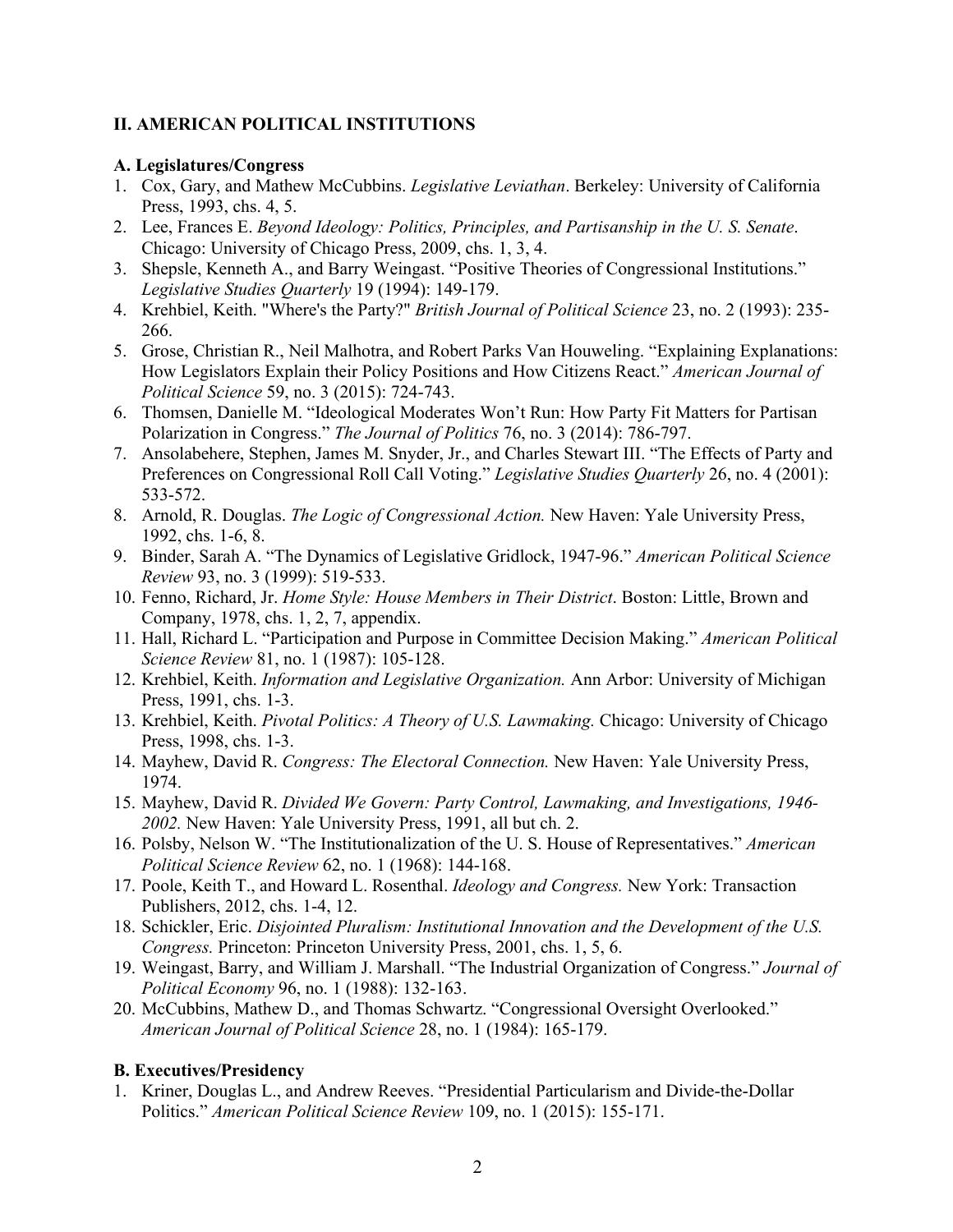- 2. Lewis, David E. *The Politics of Presidential Appointments*. Princeton: Princeton University Press, 2010.
- 3. Canes-Wrone, Brandice, William G. Howell, and David E. Lewis. "Toward a Broader Understanding of Presidential Power: A Reevaluation of the Two Presidencies Thesis." *The Journal of Politics* 70, no. 1 (2008): 1-16.
- 4. Canes-Wrone, Brandice, Michael C. Herron, and Kenneth W. Shotts. "Leadership and Pandering: A Theory of Executive Policymaking." *American Journal of Political Science* (2001): 532–550.
- 5. Howell, William G. *Power without Persuasion: The Politics of Direct Presidential Action.* Princeton: Princeton University Press, 2003, chs. 1-5.
- 6. Howell, William G., and Jon C. Pevehouse. *While Dangers Gather: Congressional Checks on Presidential War Powers.* Princeton: Princeton University Press, 2017, chs. 1-4.
- 7. McCarty, Nolan, and Charles Cameron. "Models of Vetoes and Veto Bargaining." *Annual Review of Political Science* 7 (2005): 409-435.
- 8. Moe, Terry M. "The Politicized Presidency." In *The New Direction in American Politics*, edited by John E. Chubb and Paul E. Peterson, ch. 9. Washington, D.C.: Brookings Institution Press, 1985.
- 9. Neustadt, Richard. *Presidential Power and the Modern Presidents: The Politics of Leadership from Roosevelt to Reagan.* New York: Macmillan Publishing Company, 1991, chs. 1-8 (on the Truman & Eisenhower presidencies).
- 10. Rudalevige, Andrew. *The New Imperial Presidency: Renewing Presidential Power after Watergate*. Ann Arbor: University of Michigan Press, 2006, chs. 4-7.
- 11. Skowronek, Stephen. *The Politics Presidents Make: Leadership from John Adams to Bill Clinton.* Cambridge: Belknap Press, 1997, chs. 1-3.
- 12. Tulis, Jeffrey K. *The Rhetorical Presidency*. Princeton: Princeton University Press, 1987.
- 13. Wildavsky, Aaron. "The Two Presidencies." In *Perspectives on the Presidency, 1963-1969*, 448- 61*.* Boston: Little, Brown and Company, 2009.

### **C. Courts**

- 1. George, Tracey E., and Lee Epstein. "On the Nature of Supreme Court Decision Making." *American Political Science Review* 86, no. 2 (1992): 323-337.
- 2. Kastellec, Jonathan. "Racial Diversity and Judicial Influence on Appellate Courts." *American Journal of Political Science* 57, no. 1 (2013): 167-183.
- 3. Clark, Tom S. "The Separation of Powers, Court Curbing, and Judicial Legitimacy." *American Journal of Political Science* 53, no. 4 (2009): 971-989.
- 4. Lax, Jeffrey. "Political Constraints on Legal Doctrine: How Hierarchy Shapes the Law." *The Journal of Politics* 74, 3 (2012): 765-781.
- *5.* Tankard, Margaret E., and Elizabeth Levy Paluck. "The Effect of a Supreme Court Decision Regarding Gay Marriage on Social Norms and Personal Attitudes." *Psychological Science* 8, no. 9 (2017): 1334-1344.
- 6. Tyler, Tom R., and Jonathan Jackson. "Popular Legitimacy and the Exercise of Legal Authority: Motivating Compliance, Cooperation, and Engagement." *Psychology, Public Policy, and Law* 20, no. 1 (2014): 78-95.
- 7. Teles, Steven M. *The Rise of the Conservative Legal Movement*. Princeton: Princeton University Press, 2009, chs. 1, 5.
- 8. Cameron, Charles M., Jeffrey A. Segal, and Donald Songer. "Strategic Auditing in a Political Hierarchy." *American Political Science Review* 94, no. 1 (2000): 101-116.
- 9. Dahl, Robert. "Decision-Making in a Democracy: The Supreme Court as a National Policy-Maker." *Journal of Public Law* 6 (1957): 279-295.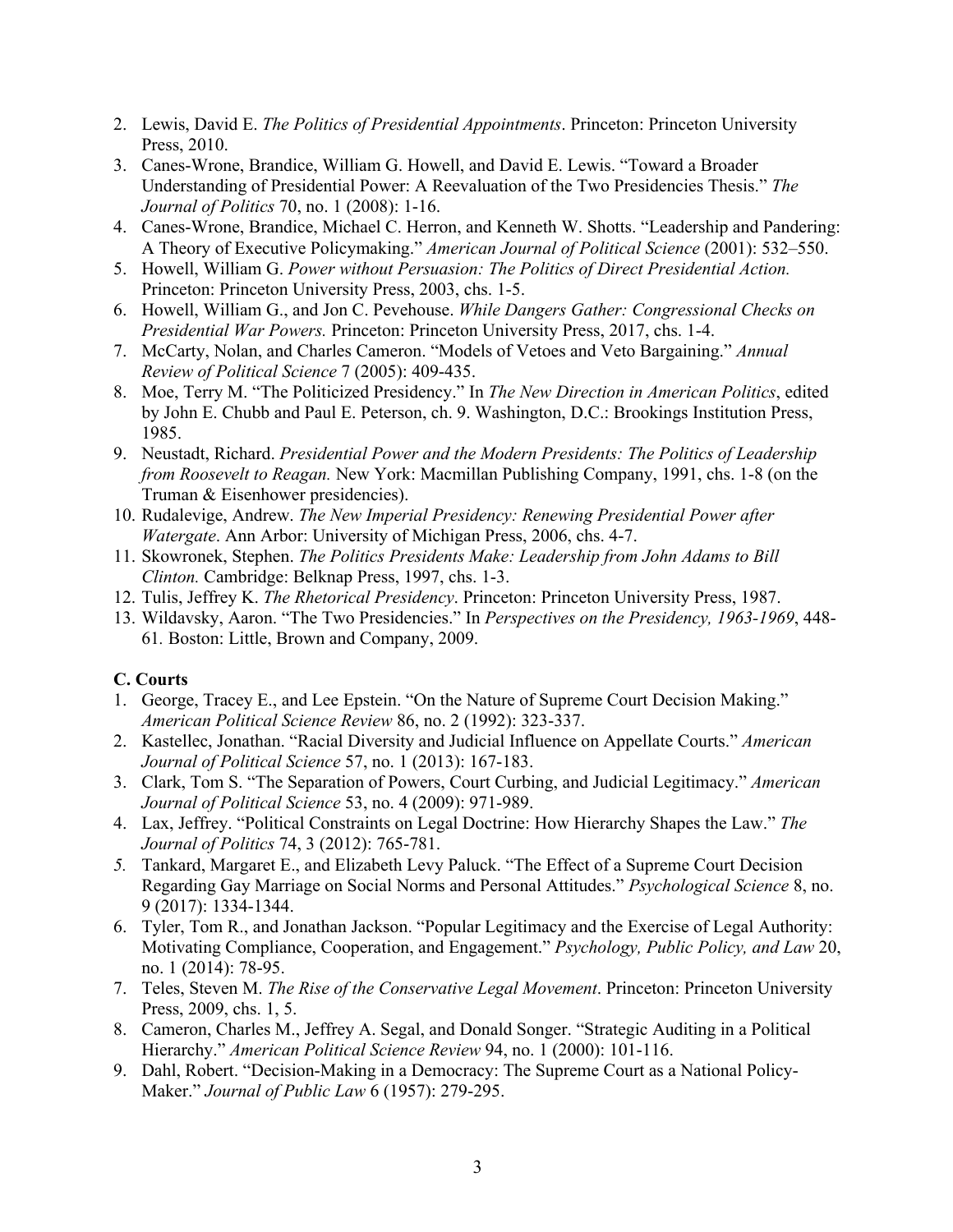- 10. Melnick, R. Shep. *Between the Lines: Interpreting Welfare Rights.* Washington, D.C.: Brookings Institution Press, 1994, parts I, III, and V.
- 11. Smith, Rogers M. "Political Jurisprudence, the 'New Institutionalism,' and the Future of Public Law." *American Political Science Review* 82, no. 1 (1988): 89-108.
- 12. Whittington, Keith E. "Interpose Your Friendly Hand: Political Supports and the Exercise of Judicial Review." *American Political Science Review* 99, no. 4 (2005): 583-596.

### **D. Federalism and State & Local Politics**

- 1. La Raja, Raymond J., and Brian F. Schaffner. *Campaign Finance and Political Polarization: When Purists Prevail.* Ann Arbor: University of Michigan Press, 2015.
- 2. Trounstine, Jessica. "Segregation and Inequality in Public Goods." *American Journal of Political Science* 60, no. 3 (2015): 709-725.
- 3. Trounstine, Jessica. *Segregation by Design: Local Politics and Inequality in American Cities.* Cambridge: Cambridge University Press, 2018, chs. 2-4.
- 4. Anzia, Sarah F. "Election Timing and the Electoral Influence of Interest Groups." *The Journal of Politics* 73, no. 2 (2011): 412-427.
- 5. Peterson, Paul E. *City Limits*. Chicago: University of Chicago Press, 1981, chs. 1-4, 9.
- 6. Massey, Douglas S. "American Apartheid: Segregation and the Making of the Underclass." *American Journal of Sociology* 96, no. 2 (1990): 329-357.
- 7. Derthick, Martha. "The Structural Protections of American Federalism." In *North American and Comparative Federalism: Essays for the 1990s*, edited by Harry N. Scheiber, 2-23. Berkeley: University of California Press, 1992.
- 8. Carey, John M., Gary F. Moncrief, Richard G. Niemi, and Lynda W. Powell. "The Effects of Terms Limits on State Legislatures: A New Survey of the 50 States." *Legislative Studies Quarterly* 31, no. 1 (2006): 105-134.

# **III. PUBLIC ADMINISTRATION AND PUBLIC POLICY**

### **A. Public Administration**

- 1. Gailmard, Sean, and John W. Patty. "Formal Models of Bureaucracy." *Annual Review of Political Science* 15 (2012): 353-377.
- 2. Allison, Graham T. "Conceptual Models and the Cuban Missile Crisis." *American Political Science Review* 63, no. 3 (1969): 689-718.
- 3. Epstein, David, and Sharyn O'Halloran. "Administrative Procedures, Information, and Agency Discretion." *American Journal of Political Science* 38, no. 3 (1994): 697-722.
- 4. Lipsky, Michael. "Toward a Theory of Street-Level Bureaucracy." In *Theoretical Perspectives in Urban Politics*, edited by Willis Hawley et al. New York: Prentice Hall, 1976.
- 5. Moe, Terry M. "Control and Feedback in Economic Regulation: The Case of the NLRB." *American Political Science Review* 79, no. 4 (1985): 1094-1116.
- 6. Moe, Terry M. "The Politics of Bureaucratic Structure." In *Can the Government Govern?*, edited by John E. Chubb and Paul E. Peterson, 267-329. Washington, D.C.: The Brookings Institution, 1989.
- 7. Simon, Herbert A. *Administrative Behavior: A Study of Decision-Making Processes in Administrative Organization.* New York: Macmillan, 1947, chs. 1, 2, 4, 7.
- 8. Wilson, James Q. *Bureaucracy: What Government Agencies Do And Why They Do It.* New York: Basic Books, 1989, pp. ix-xii, 31-110, 157-175, 196-217, 348-78.
- 9. Weber, Max. *Economy and Society.* Translated by Guenther Ross and Claus Wittich. Oakland: University of California Press, 1978, ch. III, section ii ("Legal Authority with a Bureaucratic Administrative Staff"), pp. 217-26.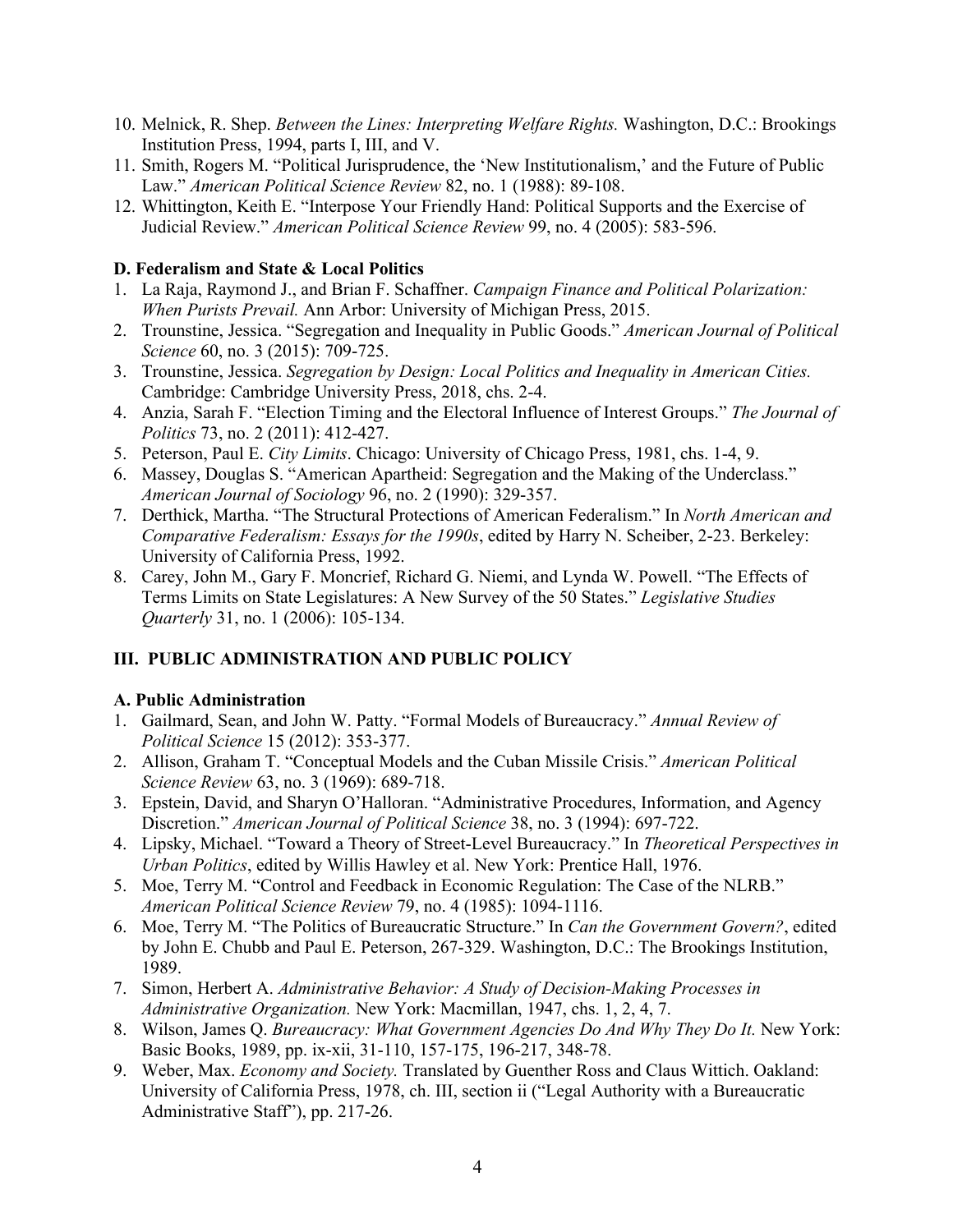#### **B. Public Policy**

- 1. Alesina, Alberto, Edward Glaeser, and Bruce Sacerdote, "Why Doesn't the United States Have a European-Style Welfare State?" Brookings Papers on Economic Activity, no. 2 (2001): 1-69.
- 2. Gottschalk, Marie. "Hiding in Plain Sight: American Politics and the Carceral State." *Annual Review of Political Science* 11, no. 1 (2008): 235-260.
- 3. Hacker, Jacob S., and Paul Pierson. "After the 'Master Theory': Downs, Schattschneider, and the Rebirth of Policy-Focused Analysis." *Perspectives on Politics* 12, no. 3 (2014): 643-662.
- 4. Lindblom, Charles E. "The Market as Prison." *The Journal of Politics* 44, no. 2 (1982): 324-336.
- 5. Baumgartner, Frank R., and Bryan D. Jones. *Agendas and Instability in American Politics*. Chicago: University of Chicago Press, 1993, chs. 4-6.
- 6. Campbell, Andrea Louise. "Self-Interest, Social Security, and the Distinctive Participation Patterns of Senior Citizens." *American Political Science Review* 96, no. 3 (2002): 565-574.
- 7. Derthick, Martha, and Paul Quirk. *The Politics of Deregulation*. Washington, D.C.: Brookings Institution Press, 2001, chs. 1, 3, 7.
- 8. Hacker, Jacob S. *The Divided Welfare State: The Battle Over Public and Private Social Benefits in the United States.* Cambridge: Cambridge University Press, 2002, introduction.
- 9. Heclo, Hugh. "Issue Networks in the Executive Establishment." In *The New American Political System*, edited by Anthony King, ch. 3. 1st ed. Washington, D.C.: American Enterprise Institute, 1978.
- 10. Kagan, Robert A. "Adversarial Legalism and American Government." *Journal of Policy Analysis and Management* 10, no. 3 (1991): 369-406.
- 11. Kingdon, John W. *Agendas, Alternatives, and Public Policies.* 2nd ed. New York: Pearson, 2010, chs. 9-10.
- 12. Lindblom, Charles E. "The Science of Muddling Through." *Public Administration Review* 19, no. 2 (1959): 79-88.
- 13. Lowi, Theodore J. "American Business, Public Policy, Case-Studies, and Political Theory." *World Politics* 16, no. 4 (1964): 677-693, 695, 697, 699, 701, 703, 705, 707, 709, 711, 713, 715.
- 14. Patashnik, Eric M. *Reforms at Risk: What Happens After Major Policy Changes Are Enacted.* Princeton: Princeton University Press, 2008, chs. 1, 2, 9.
- 15. Pierson, Paul. "The New Politics of the Welfare State." *World Politics* 48, no. 2 (1996): 143-179.
- 16. Pierson, Paul. "When Effect Becomes Cause: Policy Feedback and Political Change." *World Politics* 45, no. 4 (1993): 595-628.
- 17. Schneider, Anne, and Helen Ingram. "Social Construction of Target Populations: Implications for Politics and Policy." *American Political Science Review* 87, no. 2 (1993): 334-347.

# **IV. POLITICAL ORGANIZATIONS AND BEHAVIOR**

### **A. Parties**

- 1. Ashworth, Scott, and Ethan Bueno de Mesquita. "Is Voter Competence Good for Voters? Information, Rationality, and Democratic Performance." *American Political Science Review* 108, no. 3 (2014): 565-587.
- 2. Kalla, Joshua L., and David E. Broockman. "The Minimal Persuasive Effects of Campaign Contact in General Elections: Evidence from 49 Field Experiments." *American Political Science Review* 112, no. 1 (2018): 148-166.
- 3. Green, Donald, Bradley Palmquist, and Eric Schickler. *Partisan Hearts and Minds: Political Parties and the Social Identities of Voters.* New Haven: Yale University Press, 2004, chs. 1, 2, 8.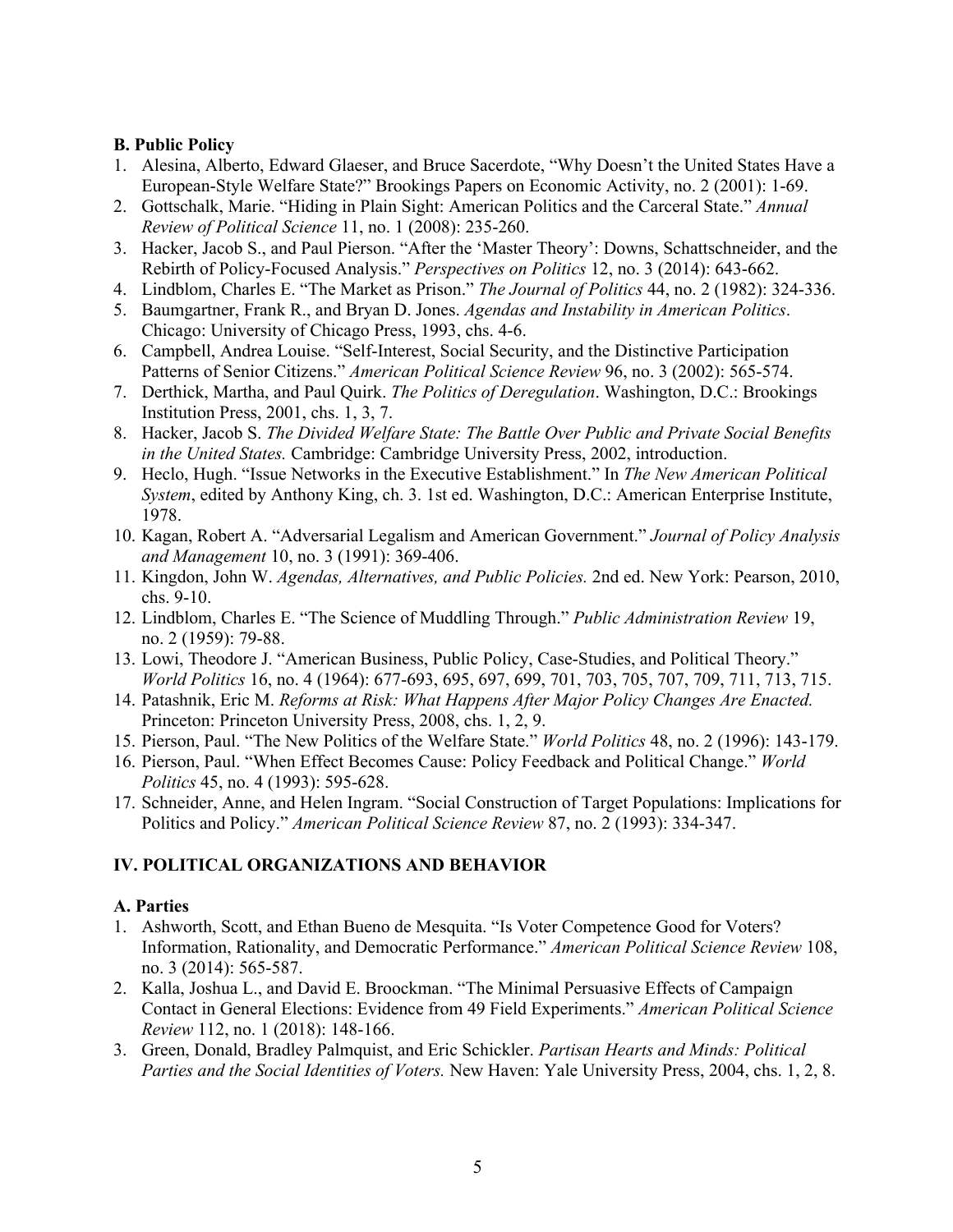- 4. Bawn, Kathleen, Martin Cohen, David Karol, Seth Masket, Hans Noel, and John Zaller. "A Theory of Political Parties: Groups, Policy Demands and Nominations in American Politics." *Perspectives on Politics* 10, no. 3 (2012): 571-597.
- 5. Broockman, David E. "Approaches to Studying Policy Representation." *Legislative Studies Quarterly* 41, no. 1 (2016): 181-215.
- 6. Aldrich, John H. *Why Parties?: The Origin and Transformation of Political Parties in America*. Chicago: University of Chicago Press, 1995, chs. 1, 6-7.
- 7. Downs, Anthony. *An Economic Theory of Democracy*. New York: Harper and Row, 1957, chs. 1-8.
- 8. Jacobson, Gary C. "Reversal of Fortune: The Transformation of U.S. House Elections in the 1990s." In *Continuity and Change in House Elections*, edited by David W. Brady, John F. Cogan, and Morris P. Fiorina, ch. 2. Stanford: Stanford University Press, 2000.
- 9. Fiorina, Morris P. *Divided Government.* 2nd ed. New York: Pearson, 2002.

### **B. Elections**

- 10. Hall, Andrew B. "What Happens When Extremists Win Primaries?" *American Political Science Review* 109, no. 1 (2015): 18-42.
- 11. Jacobson, Gary C. "Strategic Politicians and the Dynamics of House Elections, 1946-86." *American Political Science Review* 83 (1989): 773-793.
- 12. Erikson, Robert S. "The Puzzle of Midterm Loss." *The Journal of Politics* 50 (1988):1011-1029.
- 13. Lenz, Gabriel S. *Follow the Leader? How Voters Respond to Politicians' Policies and Performance.* Chicago: University of Chicago Press, 2013.
- 14. Ansolabehere, Stephen, John M. de Figueiredo, and James M. Snyder, Jr. "Why Is There So Little Money in U.S. Politics?" *Journal of Economic Perspectives* 17, no. 1 (2003): 105-130.
- 15. Ansolabehere, Stephen, John Mark Hansen, Shigeo Hirano, and James M. Snyder, Jr. "The Incumbency Advantage in U.S. Elections: An Analysis of State and Federal Offices, 1942-2000." *Election Law Journal* 1, no. 3 (2002): 315-338.
- 16. Bartels, Larry M., and John Zaller. "Presidential Vote Models: A Recount." *PS: Political Science & Politics* 34, no. 1 (2001): 8-20.
- 17. Fiorina, Morris. *Retrospective Voting in American National Elections*. New Haven: Yale University Press, 1981, chs. 1, 4, 5, 9.
- 18. Gay, Claudine. "The Effect of Black Congressional Representation on Political Participation." *American Political Science Review* 95, no. 3 (2001): 589-602
- 19. Gelman, Andrew, and Gary King. "Why Are American Presidential Campaign Polls So Variable When Votes Are So Predictable?" *British Journal of Political Science* 23 (1993): 409-451.
- 20. Gerber, Alan S., and Donald P. Green. "The Effects of Canvassing, Telephone Calls, and Direct Mail on Voter Turnout: A Field Experiment." *American Political Science Review* 94, no. 3 (2000): 653-663.
- 21. Key, V.O., Jr. "A Theory of Critical Elections." *The Journal of Politics* 17, no. 1 (1955): 3-18.
- 22. Mayhew, David R. "Electoral Realignments." *Annual Review of Political Science* 3 (2000): 449- 474.

### **C. Interest Groups, Social Movements, Inequality**

- 1. Skocpol, Theda, and Vanessa Williamson. *The Tea Party and the Remaking of Republican Conservatism*. Oxford: Oxford University Press, 2016.
- 2. Hertel-Fernandez, Alexander, Matto Mildenberger, and Leah C. Stokes. "Legislative Staff and Representation in Congress." *American Political Science Review* 113, no. 1 (2019): 1-18.
- 3. Hertel-Fernandez, Alexander, Theda Skocpol, and Jason Sclar. "When Political Mega-Donors Join Forces: How the Koch Network and the Democracy Alliance Influence Organized US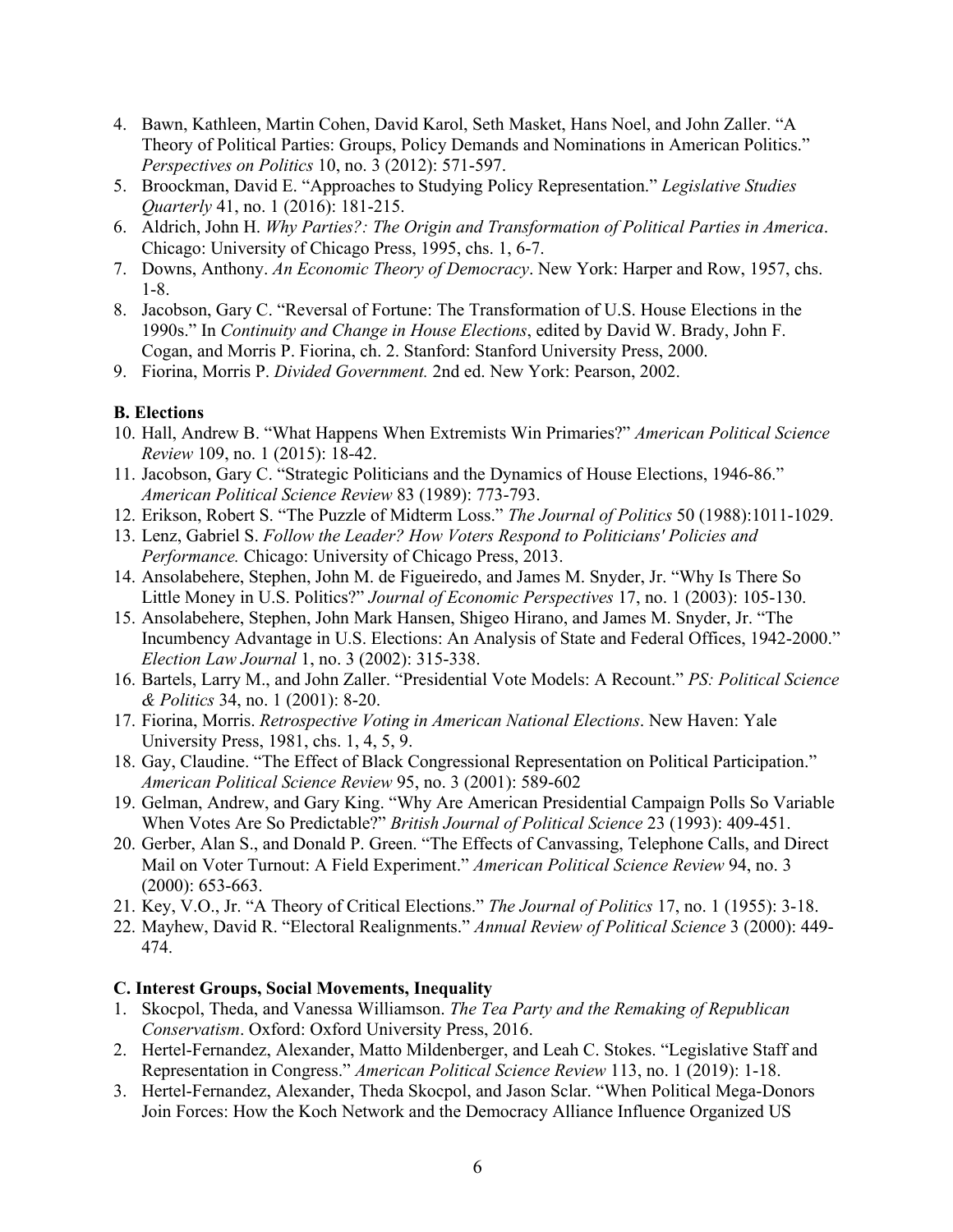Politics on the Right and Left." *Studies in American Political Development* 32, no. 2 (2018): 127- 165.

- 4. Hall, Richard, and Alan Deardorff. "Lobbying as Legislative Subsidy." *American Political Science Review* 100, no. 1 (February 2006): 69-84.
- 5. Baumgartner, Frank R., Jeffrey M. Berry, Marie Hojnacki, David C. Kimball, and Beth L. Leech. *Lobbying and Policy Change: Who Wins, Who Loses, and Why.* Chicago: University of Chicago Press, 2009, pp. 1-10 and chs. 10-12 (pp. 190-260).
- 6. Hall, Richard, and Frank Wayman. "Buying Time: Moneyed Interests and the Mobilization of Bias in Congressional Committees." *American Political Science Review* 84 (1990): 797-820.
- 7. Gilens, Martin, and Benjamin I. Page. "Testing Theories of American Politics: Elites, Interest Groups, and Average Citizens." *Perspectives on Politics* 12, no. 3 (2014): 564-581.
- 8. Bartels, Larry M. *Unequal Democracy: The Political Economy of the New Gilded Age.* 2nd ed. Princeton: Princeton University Press, 2010, chs. 2-6.
- 9. Enns, Peter K. "Relative policy support and coincidental representation." *Perspectives on Politics* 13, no. 4 (2015): 1053-1064.
- 10. Weaver, Vesla M., and Amy E. Lerman. "Political Consequences of the Carceral State." *American Political Science Review* 104, no. 4 (2010); 817-833.
- 11. Chong, Dennis. *Collective Action and the Civil Rights Movement*. Chicago: University of Chicago Press, 1991, chs. 1, 5, 8, 10.
- 12. Dahl, Robert. *Who Governs?: Democracy and Power in an American City*. New Haven: Yale University Press, 1961, chs. 1, 8-18.
- 13. Gaventa, John. *Power and Powerlessness: Quiescence and Rebellion in an Appalachian Valley.* Champaign: University of Illinois Press, 1982, pt. 1, ch. 4.
- 14. Key, V.O., Jr. *Southern Politics in State and Nation*. New York: Alfred A. Knopf, 1949, chs. 2, 8, 11, 14.
- 15. McAdam, Doug. *Political Process and the Development of Black Insurgency*. Chicago: University of Chicago Press, 1982, chs. 1-3.
- 16. Olson, Mancur, Jr. *The Logic of Collective Action: Public Goods and the Theory of Groups.* Cambridge: Harvard University Press, 1965, chs. 1-2, 5-6.
- 17. Putnam, Robert D. *Bowling Alone: The Collapse and Revival of American Community*. New York: Touchstone Books, 2001, chs. 1-3, 10-15, 21.
- 18. Schattschneider, Elmer E. *The Semisovereign People: A Realist's View of Democracy in America*. Chicago: Holt, Rinehart and Winston, 1960.
- 19. Skocpol, Theda. *From Membership to Management in American Civic Life.* Norman: University of Oklahoma Press, 2004, chs. 2, 4, 5.
- 20. Walker, Jack L. "The Origins and Maintenance of Interest Groups in America." *American Political Science Review* 77, no. 2 (1983): 390-406.
- 21. Wilson, James Q. *Political Organizations*. Princeton: Princeton University Press, 1995, chs. 1-3.

#### **D. Policy Preferences, Attitudes, and their Formation**

- 1. Berelson, Bernard R., Paul F. Lazarsfeld, and William N. McPhee. *Voting: A Study of Opinion Formation in a Presidential Campaign*. Chicago: University of Chicago Press, 1954, chs. 2-7, 13, 14.
- 2. Campbell, Angus, Philip E. Converse, Warren E. Miller, and Donald E. Stokes. *The American Voter* (unabridged edition, which has different chapter numbers). Chicago: University of Chicago Press, 1980, chs. 1, 4-7, 13.
- 3. Carmines, Edward G., and James A. Stimson. "On the Structure and Sequence of Issue Evolution." *American Political Science Review* 80, no. 3 (1986): 901-920.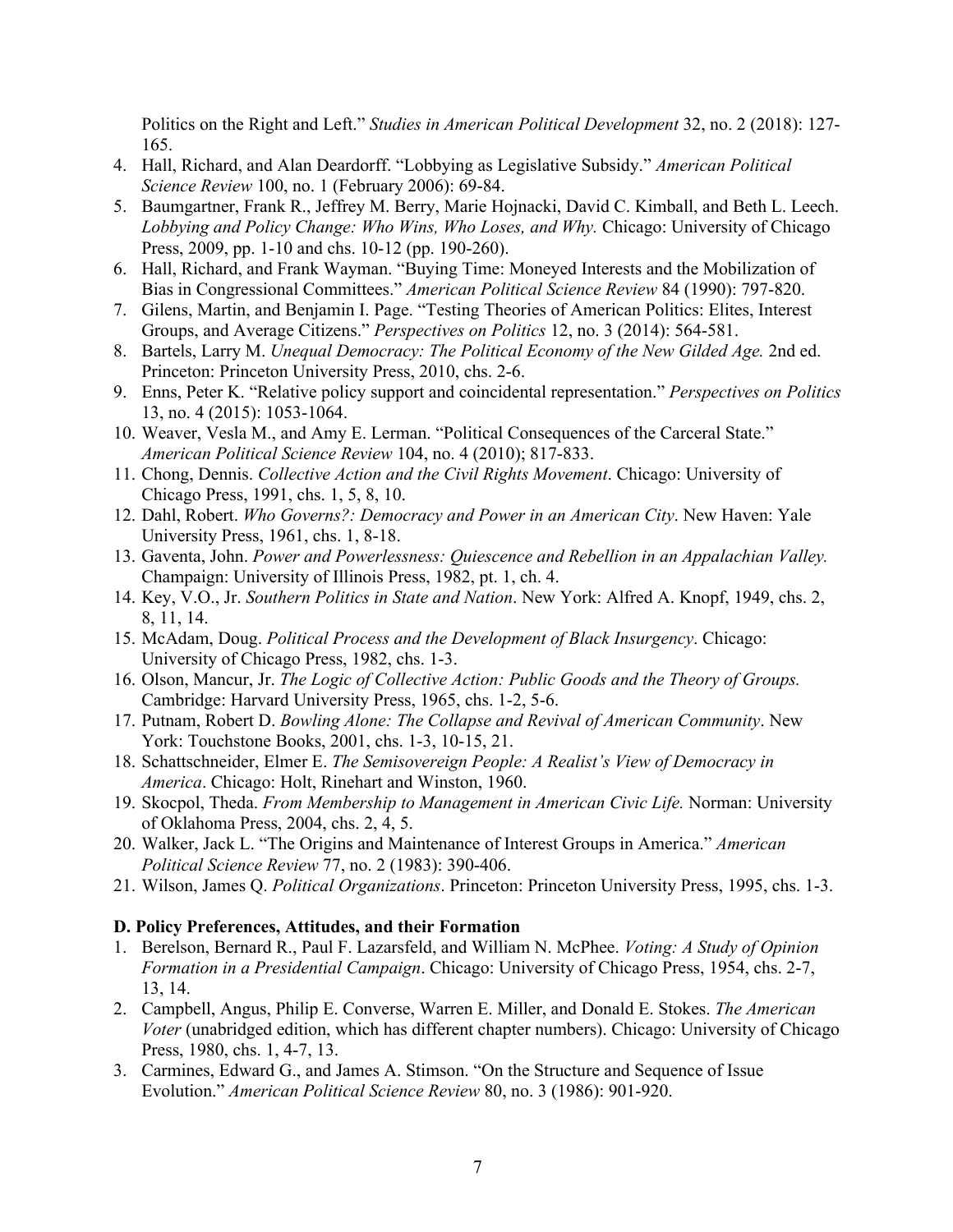- 4. Converse, Philip E. "The Nature of Belief Systems in Mass Publics." In *Ideology and Discontent*, edited by David Apter. New York: The Free Press of Glencoe, 1964.
- 5. Erikson, Robert S., Michael B. McKuen, and James A. Stimson. *The Macro Polity*. Cambridge: Cambridge University Press, 2002, chs. 1, 3, 4, 7-10.
- 6. Page, Benjamin I., and Robert Y. Shapiro. *The Rational Public: Fifty Years of Trends in Americans' Policy Preferences*. Chicago: University of Chicago Press, 1992, chs. 1, 2, 10.
- 7. Gilens, Martin. *Why Americans Hate Welfare: Race, Media, and the Politics of Antipoverty Policy*. Chicago: University of Chicago Press, 1999, chs. 3, 5.
- 8. Kinder, Donald R., and David Sears. "Public Opinion and Political Actions." In *The Handbook of Social Psychology*, edited by Gardner Lindzey and Elliot Aronson, 659-741. New York: Random House, 1985.
- 9. Krosnick, Jon A., and Donald R. Kinder. "Altering the Foundations of Support for the President through Priming." *American Political Science Review* 84, no. 2 (1990): 497-512.
- 10. Zaller, John. *The Nature and Origins of Mass Opinion.* Cambridge: Cambridge University Press, 1992, chs. 1-5, 9.
- 11. Gerber, Alan S., Gregory A. Huber, and Ebonya Washington. "Party Affiliation, Partisanship, and Political Beliefs: A Field Experiment." *American Political Science Review* 104, no. 4 (2010): 720-744.
- 12. Healy, Andrew, and Gabriel S. Lenz. "Substituting the End for the Whole: Why Voters Respond Primarily to the Election-Year Economy." *American Journal of Political Science* 58, no. 1 (2014): 31-47.
- 13. Ansolabhere, Stephen, Jonathan Rodden, and James M. Snyder, Jr. "The Strength of Issues: Using Multiple Measures to Gauge Preference Stability, Ideological Constraint, and Issue Voting." *American Political Science Review* 102, no. 2 (2008): 215-232.
- 14. Iyengar, Shanto, and Donald R. Kinder. *News That Matters: Television and American Opinion*. Chicago: University of Chicago Press, 2010.
- 15. Druckman, James N. "Political Preference Formation: Competition, Deliberation, and the (Ir)relevance of Framing Effects." *American Political Science Review* 98, no. 4 (2004): 671-686.
- 16. Druckman, James N., Erik Peterson, and Rune Slothuus. "How Elite Partisan Polarization Affects Public Opinion Formation." *American Political Science Review* 107, no. 1 (2013): 57-79.
- 17. Martin, Gregory J., and Ali Yurukoglu. "Bias in Cable News: Persuasion and Polarization." *American Economic Review* 107, no. 9 (2017): 2565-2599.
- 18. Healy, Andrew J., Neil Malhotra, and Cecilia Hyunjung Mo. "Irrelevant events affect voters' evaluations of government performance." *Proceedings of the National Academy of Sciences* 107, no. 29 (2010): 12804-12809.
- 19. Jennings, M. Kent, Laura Stoker, and Jake Bowers. "Politics across Generations: Family Transmission Reexamined." *The Journal of Politics* 71, no. 3 (2009): 782-799.

# **E. Race, Ethnicity, Gender, and Politics**

- 1. Dawson, Michael C. *Behind the Mule: Race and Class in African-American Politics*. Princeton: Princeton University Press, 1995, pt. I, conclusion.
- 2. Bobo, Lawrence. "Group Conflict, Prejudice, and the Paradox of Contemporary Racial Attitudes." In *Eliminating Racism*, edited by Phyllis A. Katz and Dalmas A. Taylor, 85-114. Springer: Boston, 1988.
- 3. Hawkesworth, Mary. "Congressional Enactments of Race-Gender: Towards a Theory of Race-Gendered Institutions," *American Political Science Review* 97, no. 4 (2003): 529-550.
- 4. Mendelberg, Tali. "Executing Hortons: Racial Crime in the 1988 Presidential Campaign." *Public Opinion Quarterly* 61, no. 1 (1997): 134-157.